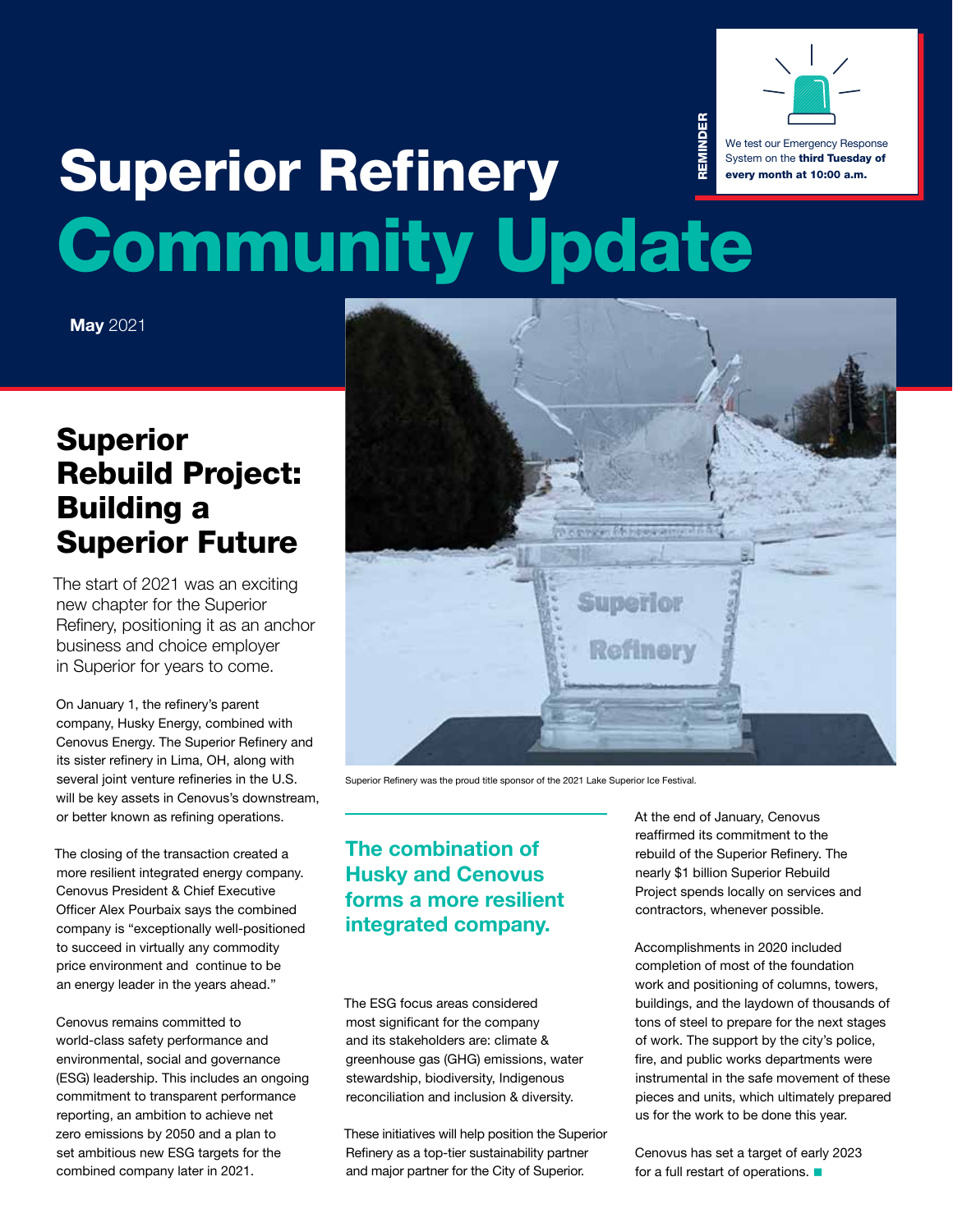# MESSAGE FROM General Manager Kollin Schade

Hello from the busiest place in Superior. With up to eight large cranes and more than 750 people on site every day, we are at the center of a lot of activity. Our parking lots are packed to the brim with cars and trucks. We are busy!

This summer will be the busiest construction period in the history of the refinery with north of 900 people on site at its peak. That's a lot of people consuming



Kollin Schade, General Manager, Superior Refinery.

 $\rightarrow$ 

## **Hello from the busiest place in Superior!**

a lot of…well everything. Fortunately, a lot of the new apartment buildings in town are the temporary homes to many of the folks helping build our new refinery. They're also spending money in local stores, restaurants, bars, and on other services.

We also expect to be hiring a whole crop of new permanent employees in 2021 as many of our long-term workers have retired over the last couple of years. We have new computerized models and training manuals to help the training process and enhance comprehension. Learning where all those pipes lead to is like eating an elephant, you follow one pipe per day and soon you know them all.

Understanding the refinery leads to better safety performance. We're engineering improved safety measures into all areas of the refinery....both new and old.

Millions of dollars are being invested to upgrade our process safety elements. Our goal is to be the very best at all safety aspects.

Our new owner, Cenovus Energy, has committed the resources to build that solid process safety foundation. The daily transformation, both physically and with respect to operational integrity are highlighted every day. I am honored to be part of an amazing family that we have working out here. With all the challenges we're facing daily, it's hard some days to take a couple of minutes to look at the amazing coordination and effort exuded out here daily. It's sure a humbling experience and I look forward to showing it off when we're complete.

Drive by from time to time and take a look! Stay well and stay safe.  $\blacksquare$ 

Chin Gehade

Kollin Schade General Manager Superior Refinery

WE'RE **[HIRING!](http://jobs.huskyenergy.com/)**

**Hiring Entry Level Laborer positions** at our refinery and terminals and other positions!

All refinery Positions posted on **jobs.huskyenergy.com** Deadline for entry level jobs is May 30.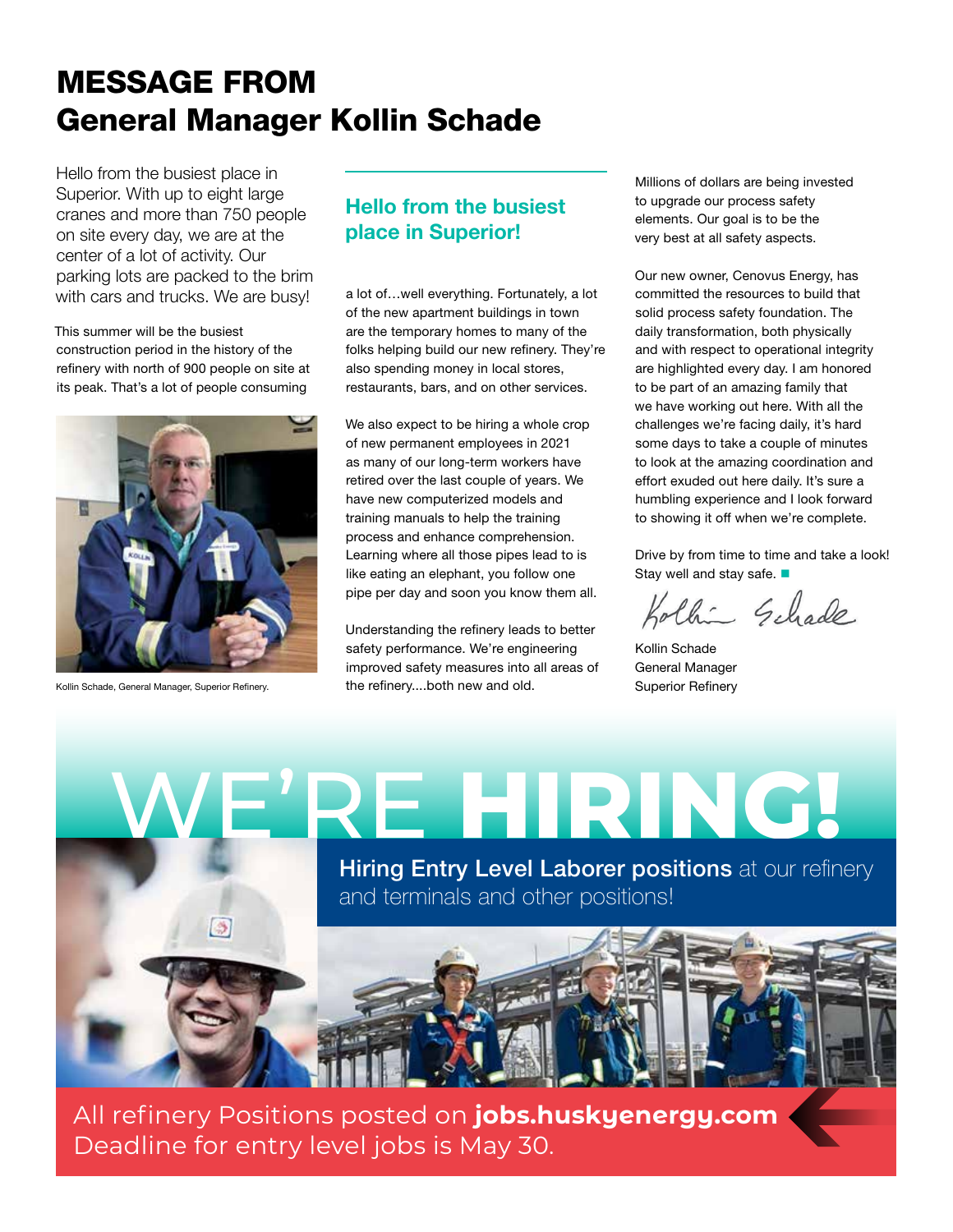

Our new vacuum tower arrived via barge. The 125 foot tall piece was installed on the refinery grounds in late January, an important element in crude processing.

## Refinery takes shape thanks to heavy lift projects

Perhaps you've noticed a change to the skyline around the refinery. Heavy lift projects which began at the end of January have placed several columns and towers into position including the refinery's new vacuum tower. These pieces are key to our refining operations.

These pieces have stories of their own. The vacuum tower, which measures 125 feet long by 36 feet wide, started its journey in Mississippi, traveling by barge up the Mississippi and Illinois River systems onto Lake Michigan and eventually across Lake Superior to Fraser Shipyards. It was then transported through Superior to the refinery. Its entire voyage was photographed many times by curious onlookers throughout its journey across the lakes.

The tower was lifted into position on January 28, followed by the other lifts, including the very noticeable deisobutanizer column which reaches 200 feet in height.

"The safe installation of these towers and columns was the result of thousands of hours of planning and

preparation," said Andrew Laszewski, lead Commissioning and Start-Up Engineer.

If you visit our social media pages, we'll be sharing video and pictures of milestones and events throughout the year as our new refinery comes to life.  $\blacksquare$ 

### **Pour goal is to make<br>
<b>Cenovus a top-tier**<br>
safety performer, and to<br>
achieve this, we'll prioritiz<br>
safety above everything e **Cenovus a top-tier safety performer, and to achieve this, we'll prioritize safety above everything else -you can count on this."**

*-Andrew Dahlin, EVP. Safety & Operations Technical Services*



The busiest place in Superior! Hundreds of contractors are on site every day supporting our Rebuild project. Whenever possible, we hire local services and contractors as part of our commitment to Superior.